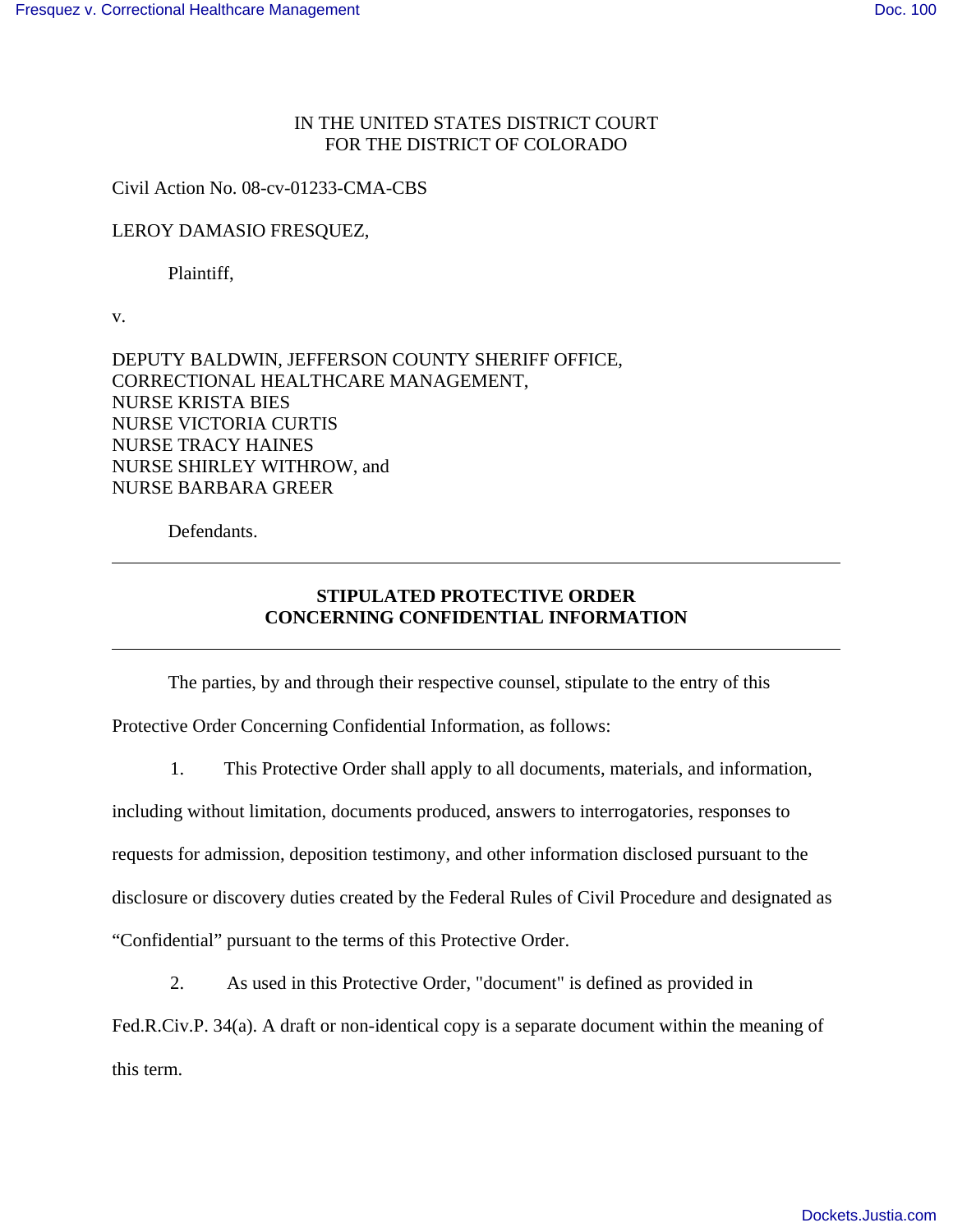3. Information designated "CONFIDENTIAL" shall be defined as: (a) Documents and information produced by Deputy Craig Baldwin ("Defendant Baldwin"), Defendants Correctional Healthcare Management, Nurse Krista Bies, Nurse Victoria Curtis, Nurse Tracy Haines, Nurse Shirley Withrow, and Nurse Barbara Greer (collectively the "CHM Defendants"), or any of Defendants' agents or representatives, when designated as "confidential" as provided herein, concerning current or former employees of Defendants, including personnel or personnel-related documents or internal memoranda or internal affairs investigations or medical records of the Plaintiff related to his incarceration at the Jefferson County Detention Facility (the "JCDF") and (b) Documents and information produced by or obtained through releases produced by Plaintiff, concerning individual medical, mental health, financial and/or tax records.

4. CONFIDENTIAL information shall not be disclosed or used for any purpose except the preparation and trial of this case.

5. CONFIDENTIAL documents, materials, and/or information (collectively "CONFIDENTIAL information") shall not, without the consent of the party producing it or further Order of the Court, be disclosed except that such information may be disclosed to:

(a) attorneys actively working on this case;

(b) persons regularly employed or associated with the attorneys actively working on the case whose assistance is required by said attorneys in the preparation for trial, at trial, or at other proceedings in this case;

(c) the parties and designated representatives and insurers for the entity defendants;

(d) expert witnesses and consultants retained in connection with this proceeding, to the extent such disclosure is necessary for preparation, trial or other proceedings in this case;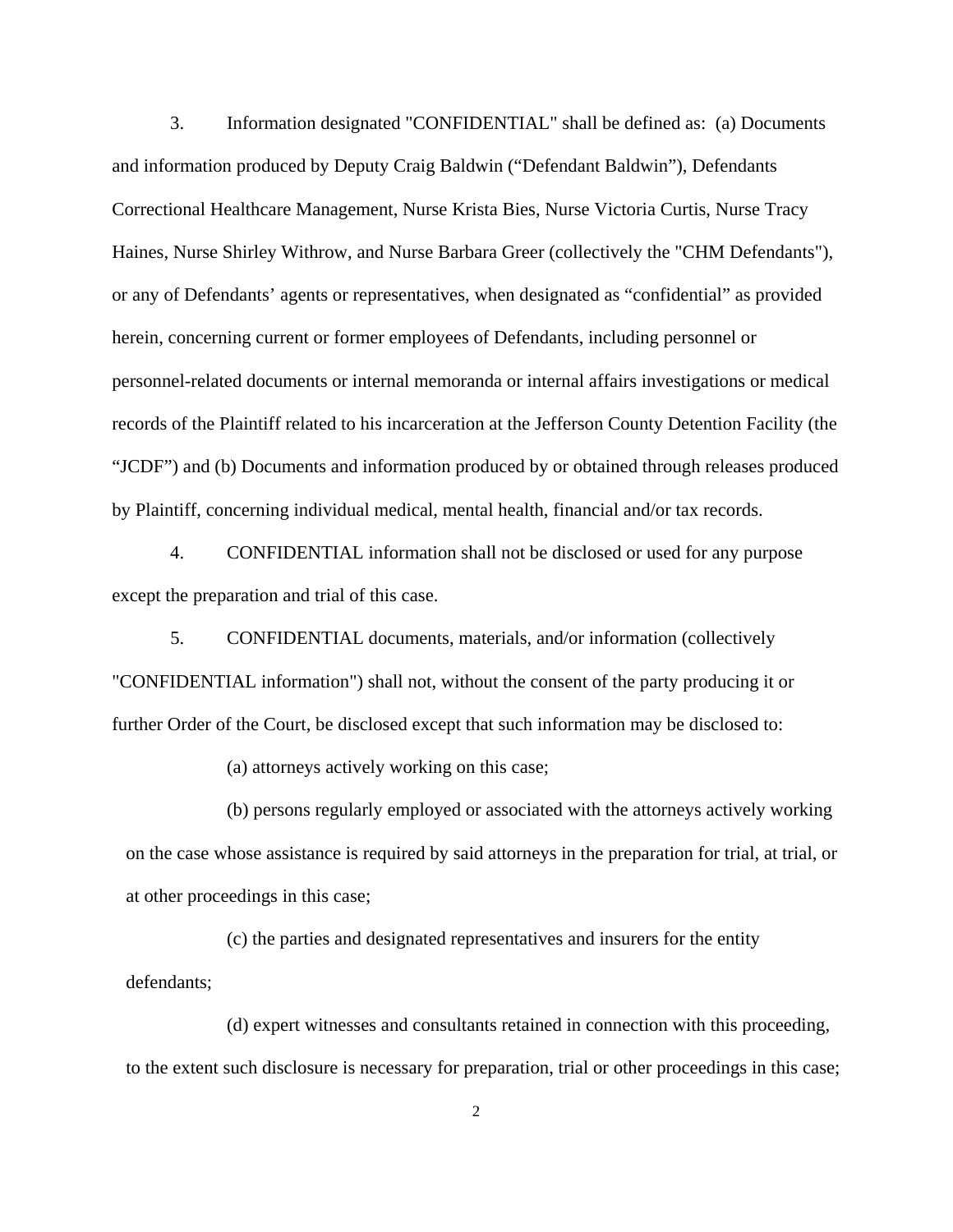(e) the Court and its employees ("Court Personnel");

(f) stenographic reporters who are engaged in proceedings necessarily incident to the conduct of this action;

(g) deponents, witnesses, or potential witnesses; and

(h) other persons by written agreement of the parties.

6. Prior to disclosing any CONFIDENTIAL information to any person listed above (other than counsel, persons employed by counsel, Court Personnel and stenographic reporters), counsel shall provide such person with a copy of this Protective Order and obtain verbal or written agreement from such person that he or she will be bound by its provisions.

7. Documents are designated as CONFIDENTIAL by placing or affixing on them (in a manner that will not interfere with their legibility) the following or other appropriate notice: "CONFIDENTIAL."

8. Subject to all proper evidentiary objections, the Confidential materials may be presented as exhibits at any deposition taken herein or at any hearing or trial regarding this action. However, at the request of either Plaintiff or the Defendants at any deposition, the copies of the Confidential materials presented to the court reporter shall be sealed and marked as confidential. Further, the Parties shall have the opportunity to request at any hearing, trial, or with respect to filing any Confidential material as an exhibit to a pleading, that the Confidential materials be sealed and maintained by the Court as confidential pursuant and subject to the requirements of D.C.Colo.LCivR 7.2 and 7.3.

9. Notwithstanding the foregoing provisions, the Defendants shall have the right to redact from all Confidential materials and those documents which are not designated as confidential any and all references to any individual defendant's personal and confidential

3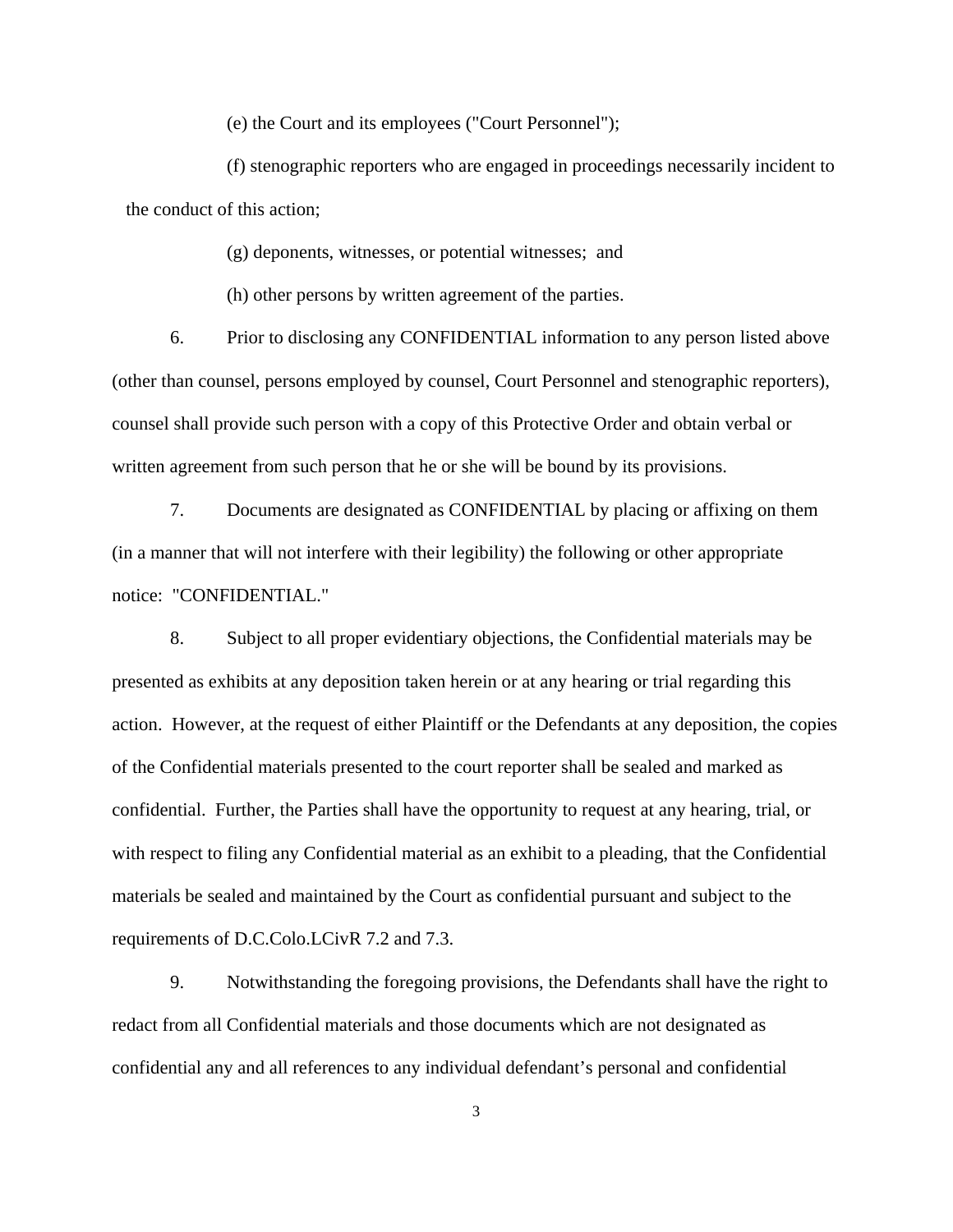information about himself or herself and his or her family, including, but not limited to, social security numbers, home address and telephone numbers, the names of family members, names of insurance beneficiaries, date of birth, driver's license numbers, and names and addresses of employment references and salary.

10. Whenever a deposition involves the disclosure of CONFIDENTIAL information, the deposition or portions thereof shall be designated as CONFIDENTIAL and shall be subject to the provisions of this Protective Order. Such designation shall be made on the record during the deposition whenever possible, but a party may designate portions of depositions as CONFIDENTIAL after transcription, provided written notice of the designation is promptly given to all counsel of record within thirty (30) days after notice by the court reporter of the completion of the transcript.

11. A party may object to the designation of particular CONFIDENTIAL information by giving written notice to the party designating the disputed information. The written notice shall identify the information to which the objection is made. If the parties cannot resolve the objection within ten (10) business days after the time the notice is received, it shall be the obligation of the party designating the information as CONFIDENTIAL to file an appropriate motion requesting that the Court determine whether the disputed information should be subject to the terms of this Protective Order within thirty (30) days of the aforementioned notice. If such a motion is timely filed, the disputed information shall be treated as CONFIDENTIAL under the terms of this Protective Order until the Court rules on the motion. If the designating party fails to file such a motion within the prescribed time, the disputed information shall lose its designation as CONFIDENTIAL and shall not thereafter be treated as CONFIDENTIAL in accordance with this Protective Order. In connection with a motion filed under this provision, the party designating the